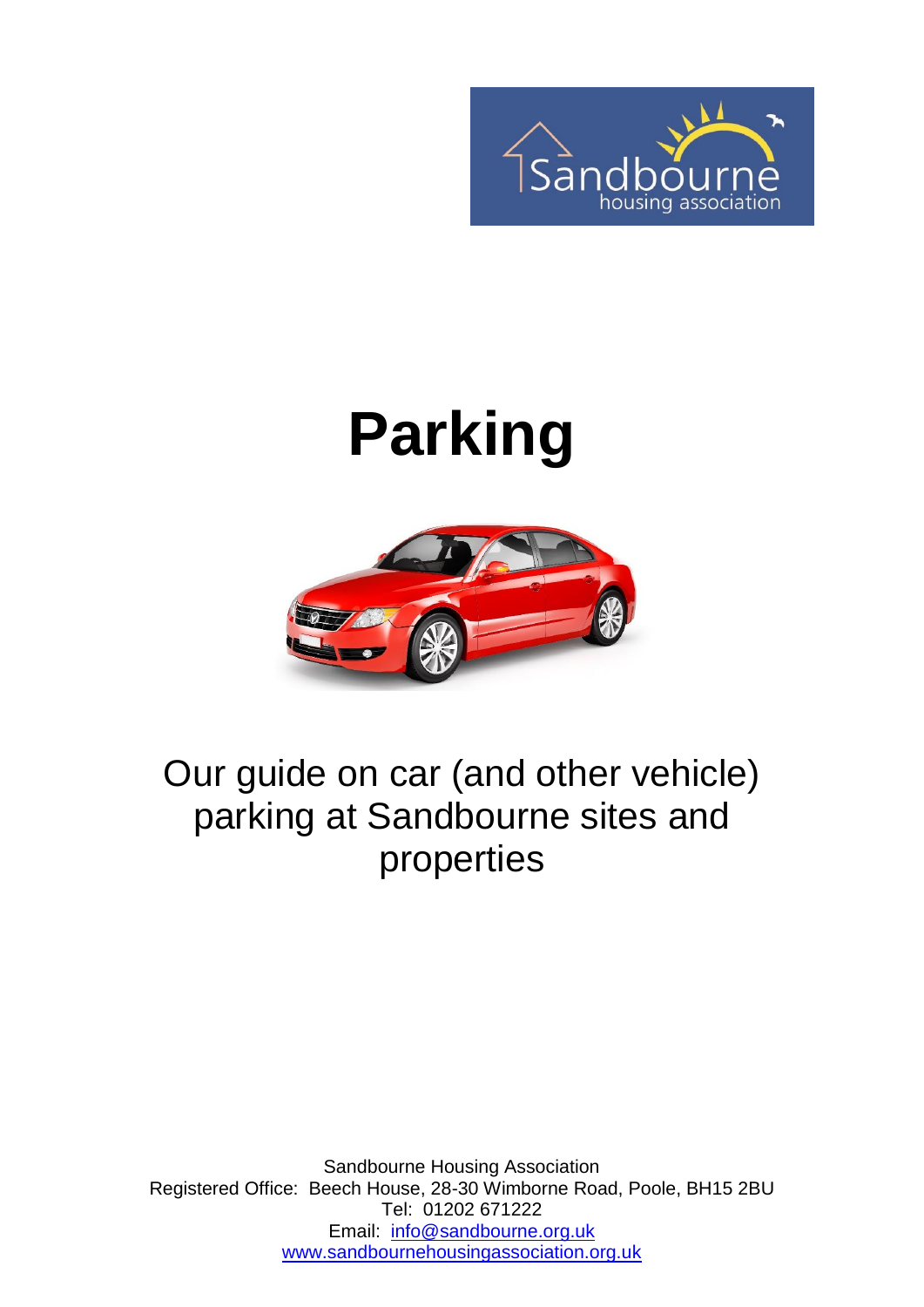# **Introduction**

The parking of cars or other motor vehicles and/or other items, for example, boats, caravans, etc, are amongst the most common causes of bad feelings between neighbours, irrespective of whether you live on an estate, private road, blocks of flats or have to park on the public (not Sandbourne owned) highway (road).

This leaflet sets out the most common issues that have been brought to our attention, along with what you can reasonably expect of us and what we expect of you, your visitors and other people, eg those making deliveries, carers, medics, emergency vehicles and contractors etc, who may use the car parking facilities that we provide.

The 'golden rule' is that we would ask anyone who uses parking spaces, car ports and/or garages, or parks on the road/public highway, acts in a reasonable and responsible manner. Please be mindful of how your, or your visitor(s)', actions and activities might negatively impact on your neighbours and the people in the locality and their right to the quiet enjoyment of, and use of, their home and surroundings.

We have divided this leaflet into sections to try to deal with the specific matters that are the more common causes of complaint, taking into account the different schemes and types of parking provision that we have at Sandbourne:

- Parking on the public highway
- Parking on your own property's driveway
- Use of garages and car ports that we provide
- Schemes or blocks of flats that have designated parking provision for residents/visitors
- Schemes or blocks of flats that do **not** have designated parking provision for residents/visitors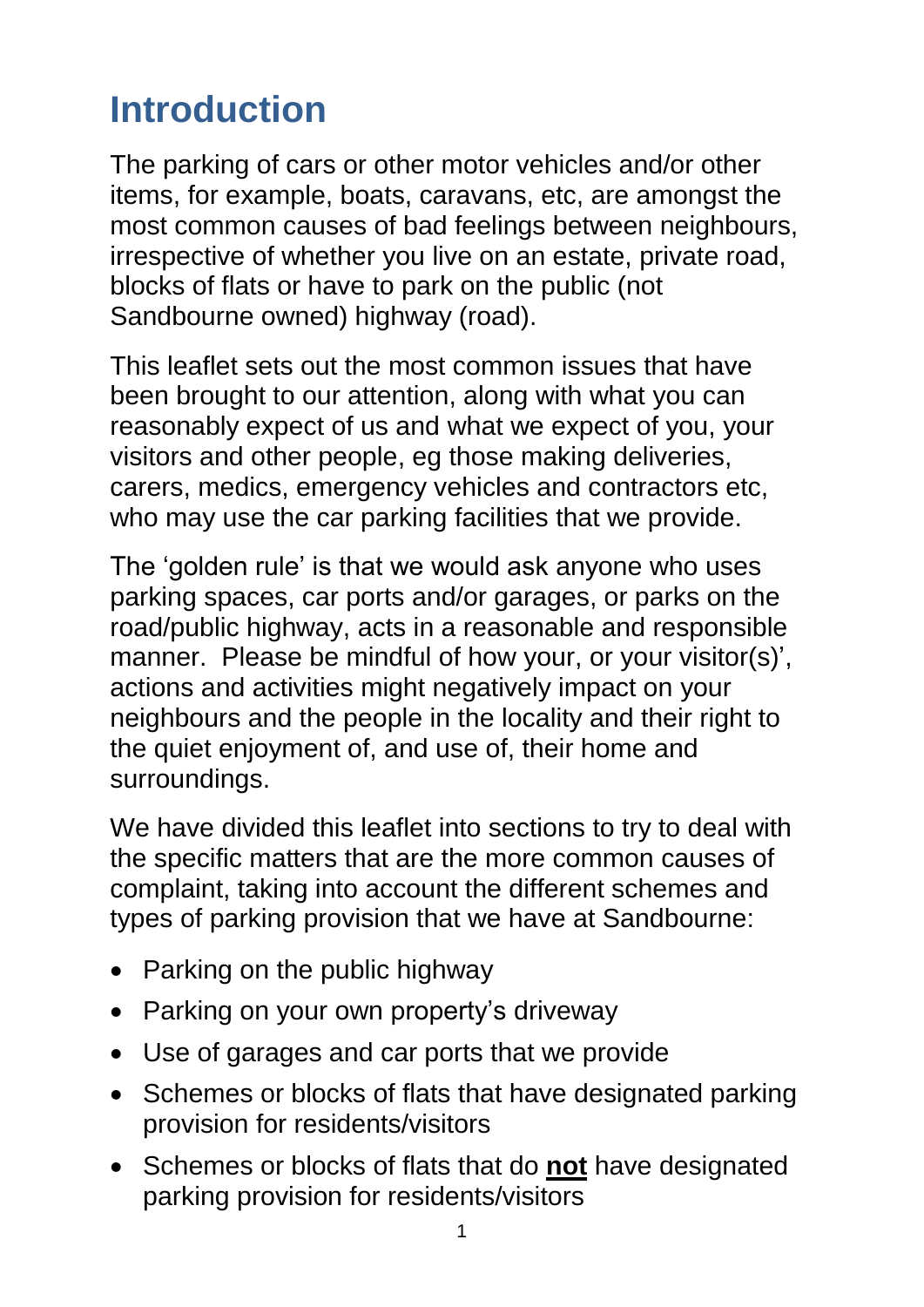• No residents' parking at all available on site (Craigleith, Bournemouth).

We also have frequent articles published in the quarterly Sandbourne newsletter *'Sandbourne News'* on this subject. We encourage you all to read the newsletter as it is our primary means of communication with everyone and ensures that everyone gets the same message. Back copies are available on our website [\(www.sandbournehousingassociation.org.uk\)](http://www.sandbournehousingassociation.org.uk/) or upon request from the registered office.

This leaflet cannot cover every single circumstance or situation that may arise and we reserve the right to change our advice over time or to use our discretion to vary this advice if we consider that it is reasonable in the circumstances to do so.

In this leaflet, the use of 'you' applies to all of our occupiers whether you are a tenant, leaseholder or a shared owner.

The use of 'us' or 'we' refers to Sandbourne Housing Association.

## **Parking on the Public Highway**

If there are issues as a result of you or other people parking vehicles on the public highway, this is normally a matter which you would need to raise yourself with the Police or Highway Authority at the Council for them to deal with.

We have no power to do anything about issues on the public highway, other than possibly consider the matter as anti-social behaviour that may be a breach of the person's tenancy agreement or lease. However, we can only do what would be considered both 'reasonable and proportionate'. In these situations, the courts would not normally expect the matter to be dealt with by us but by you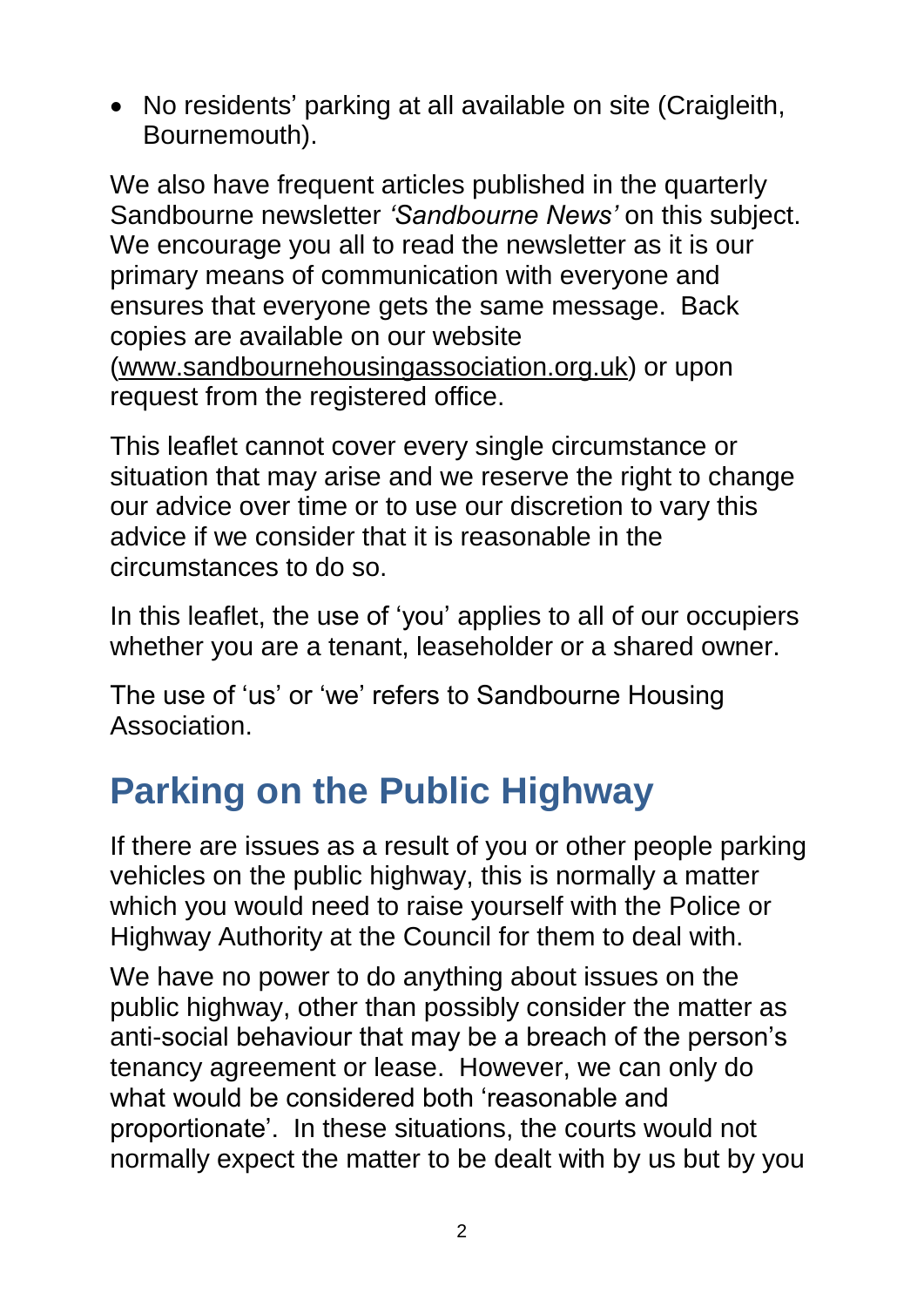involving the Police or Highway Authority yourself in the first instance.

### **Parking on your own property's driveway**

We would normally expect you to only use your driveway to keep a taxed (unless exempt), insured and roadworthy motor vehicle (car) on it, unless you have sought and obtained our written permission in advance to keep, for example, a caravan or boat on it.

Anything kept on the driveway should not be considered to be 'an eyesore', cause an obstruction, or have what we consider to be major repair works undertaken on it, or anything else that might give someone reasonable cause to complain.

#### **Use of garages and car ports that we provide**

We have 'conditions of use' for garages and car ports and these are very similar to the guidelines above although they are more detailed. Further information is available on request from the registered office for those of you with garages and car ports.

It is very important to note that you must not keep gas cylinders or similar items in your garage or car port as they are considered by us to be a danger to you, to us, your property, your neighbours and other people in the locality.

Please note that in the case of car ports they are not secure and are normally open to public view. Therefore, what you do, what you use them for and how you keep them 'looking' (if unsightly) etc, may result in complaints being made to you or to us which we will investigate and you could find yourself in breach of your licence, tenancy or lease.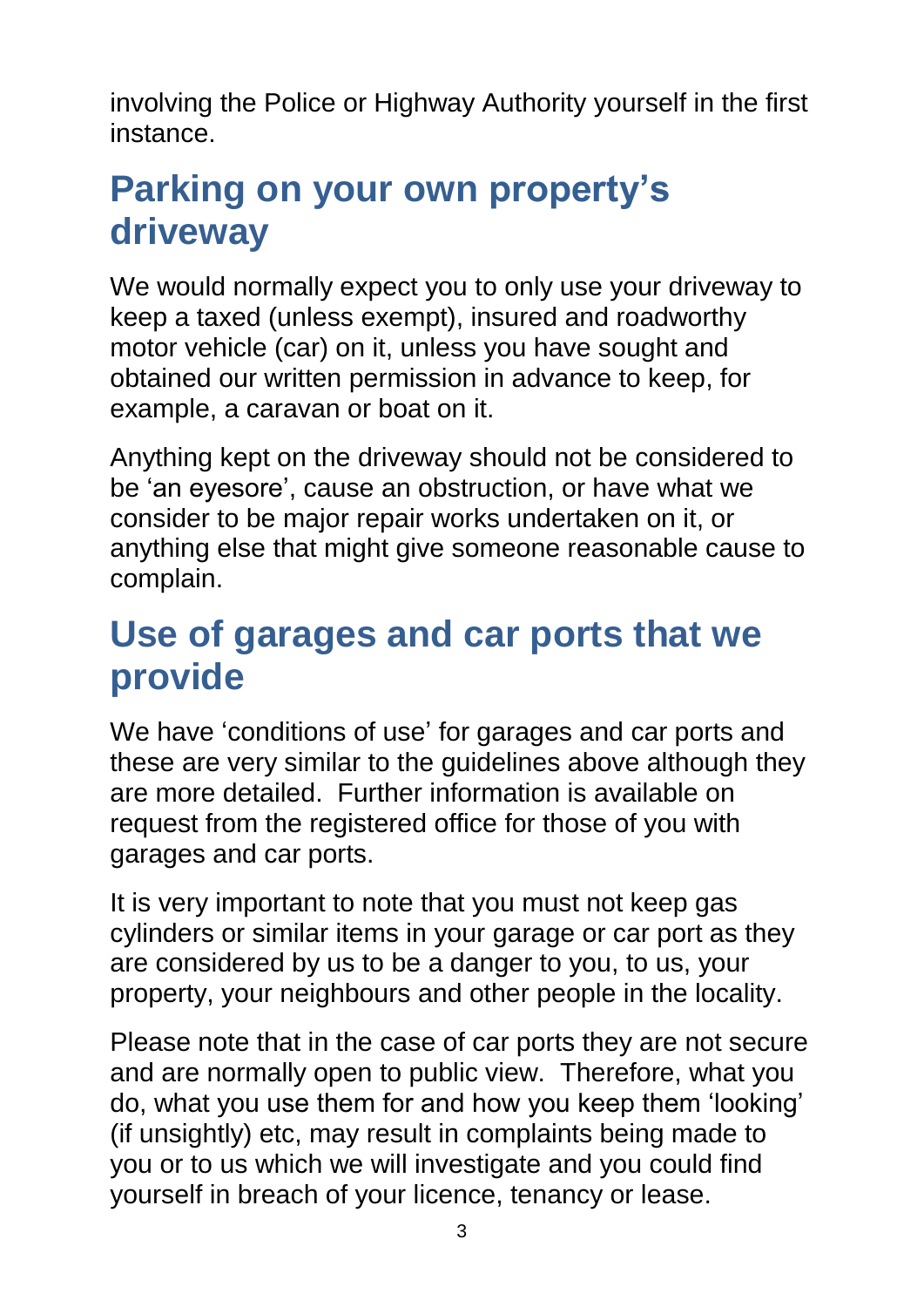#### **Schemes or blocks of flats that have designated parking provision for residents/visitors**

Some of our schemes and blocks of flats have specific designated parking and visitor parking. These spaces are normally marked out with the property number or a 'V' for visitor and there may also be designated disabled parking bays. These arrangements vary and will have been set up as part of the planning permission that was granted by the council at the time the properties were built.

You or your visitors should only normally park in a bay that is marked out for your property or in a designated visitor space, or someone else's space if they have agreed to you using it.

Visitor parking is on a 'first come first served' basis and only to be used if the driver is visiting a resident. It is not to be used by your visitor(s) as a convenient place to park up and go off site, eg shopping etc. No visitor parking is designated to individual properties, even if it might be in a convenient location for them or their visitors.

You and/or your visitors should:

- only park within the marked bays
- not cause an obstruction to anyone needing to access their own or other spaces or generally impede access to, from or on the site
- not sit in a motor vehicle with the engine running, particularly with the engine exhaust near doorways or people's windows
- accept that parking spaces are provided, and are normally only to be used, for cars (not commercial vehicles), that are taxed (unless exempt), roadworthy and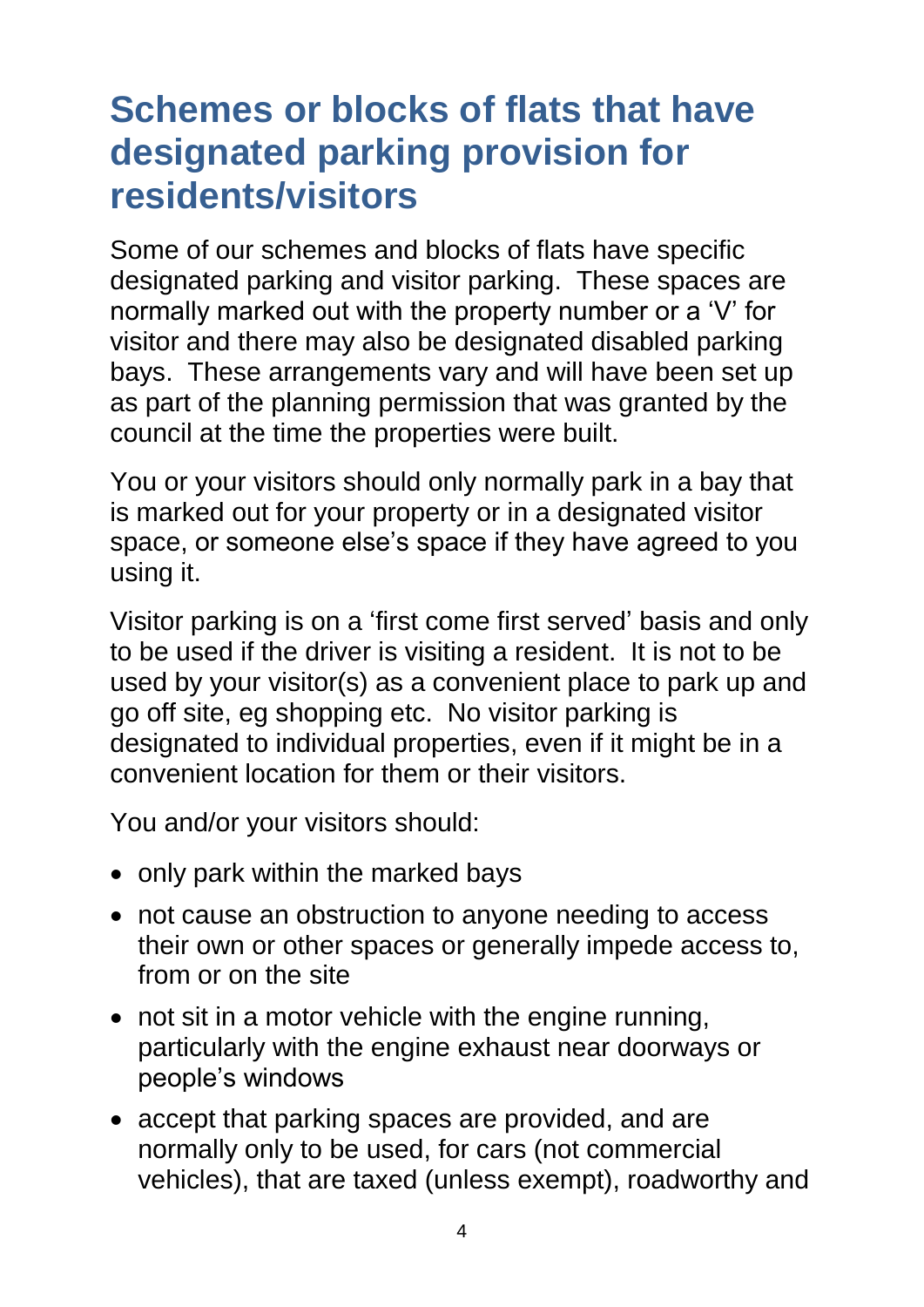registered to the tenant or leaseholder of the property for the designated space in question or for their invited visitors.

We also normally consider that only residents and their invited guests should park on site in the designated spaces or in the visitor spaces.

However, as with everything, there are always exceptions and the following are the types of people residents might reasonably expect to see on site for short periods of time. These are people who are providing a service to Sandbourne's residents and include, but not exclusively:

- Any of the emergency services
- Hospital courtesy cars collecting or returning residents
- Doctors
- Home from hospital care teams
- District nurses
- Meal home delivery services
- Removal companies/families/friends moving residents in or out of their home
- People dropping off or collecting residents from their home
- Trades people unloading goods including, for example, carpet fitters, boiler replacement fitters, kitchen/bathroom fitters
- Deliveries including, for example, 'meals on wheels'
- Contractors unloading tools and machinery including, for example, gardeners, cleaners, etc
- Taxis
- Post office and parcel delivery services
- Car break down services.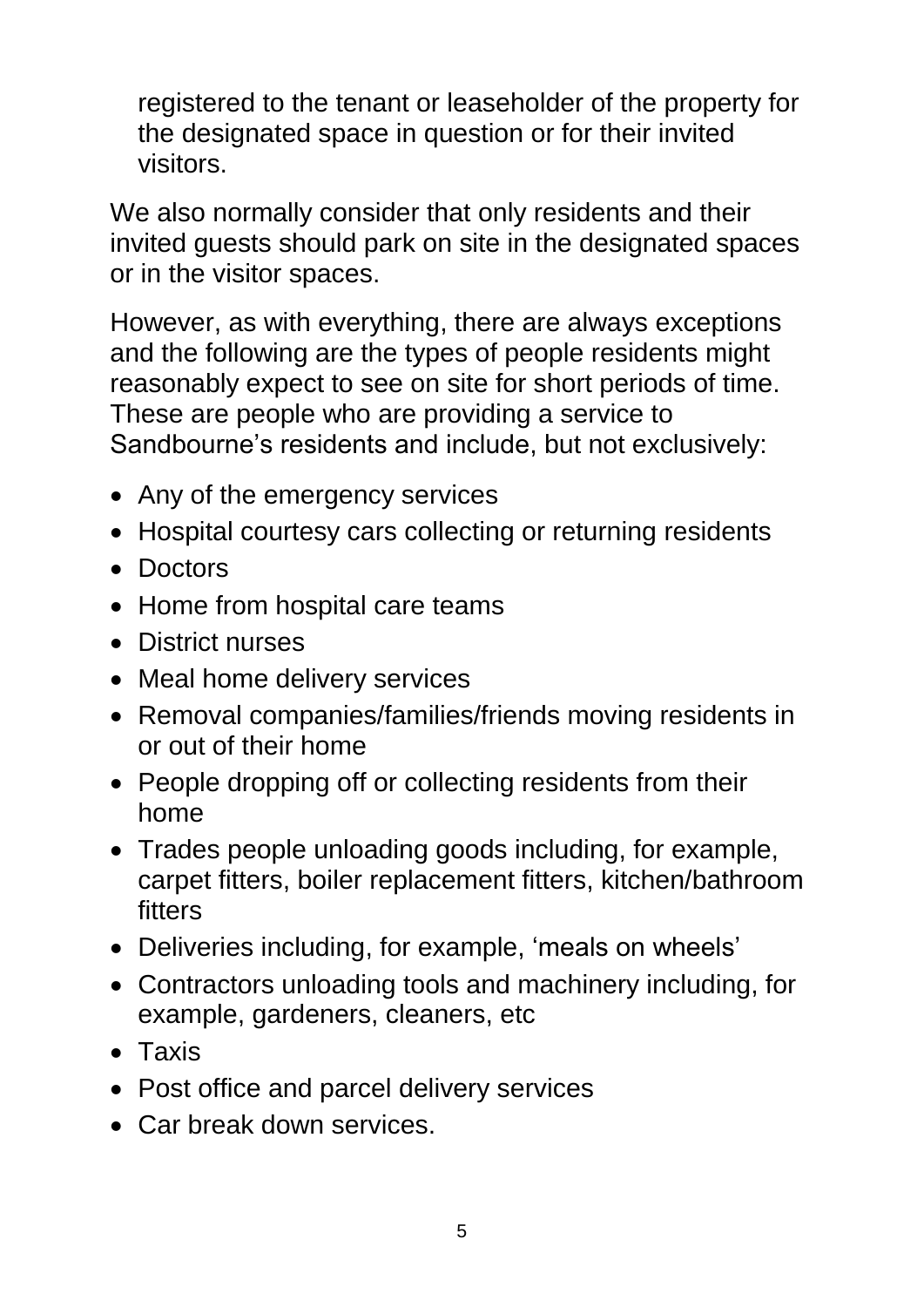We would normally require that no-one uses a designated disabled space unless they can display a current blue badge.

You should normally only undertake what we would consider to be minor repairs to your own registered car and not use the car parking bay/area for repairing anyone else's car etc. In a small number of locations even this has been banned by the council due to a planning condition applied to the land when permission was granted to build the homes.

You are also responsible, within your tenancy agreement or lease, for you, your household, and the conduct of any of your invited guests or visitors that may cause, is causing, or has caused, a nuisance in the locality.

If you, your household or your invited visitors cause damage to the car parking spaces including, for example, oil spillages, you will be liable for the cost of reinstating the area to a condition that is acceptable to us.

You should be aware that vehicles parked on Sandbourne property are at the owner's own risk. Sandbourne does not accept liability for any loss or damage to any vehicle or any individual's property. We normally consider that to be a matter for the individual's own insurers, or the police for criminal matters. Moreover, our land is not counted for insurance purposes as parking 'off road'. This means that cars must be taxed (unless exempt) and be insured.

#### **Schemes or blocks of flats that do not have designated parking provision for residents/visitors**

This is the most complicated subject area of parking that we deal with as there are few hard and fast rules. Therefore, people have varying expectations of us and we have to take what is, in our opinion, a 'reasonable and proportionate'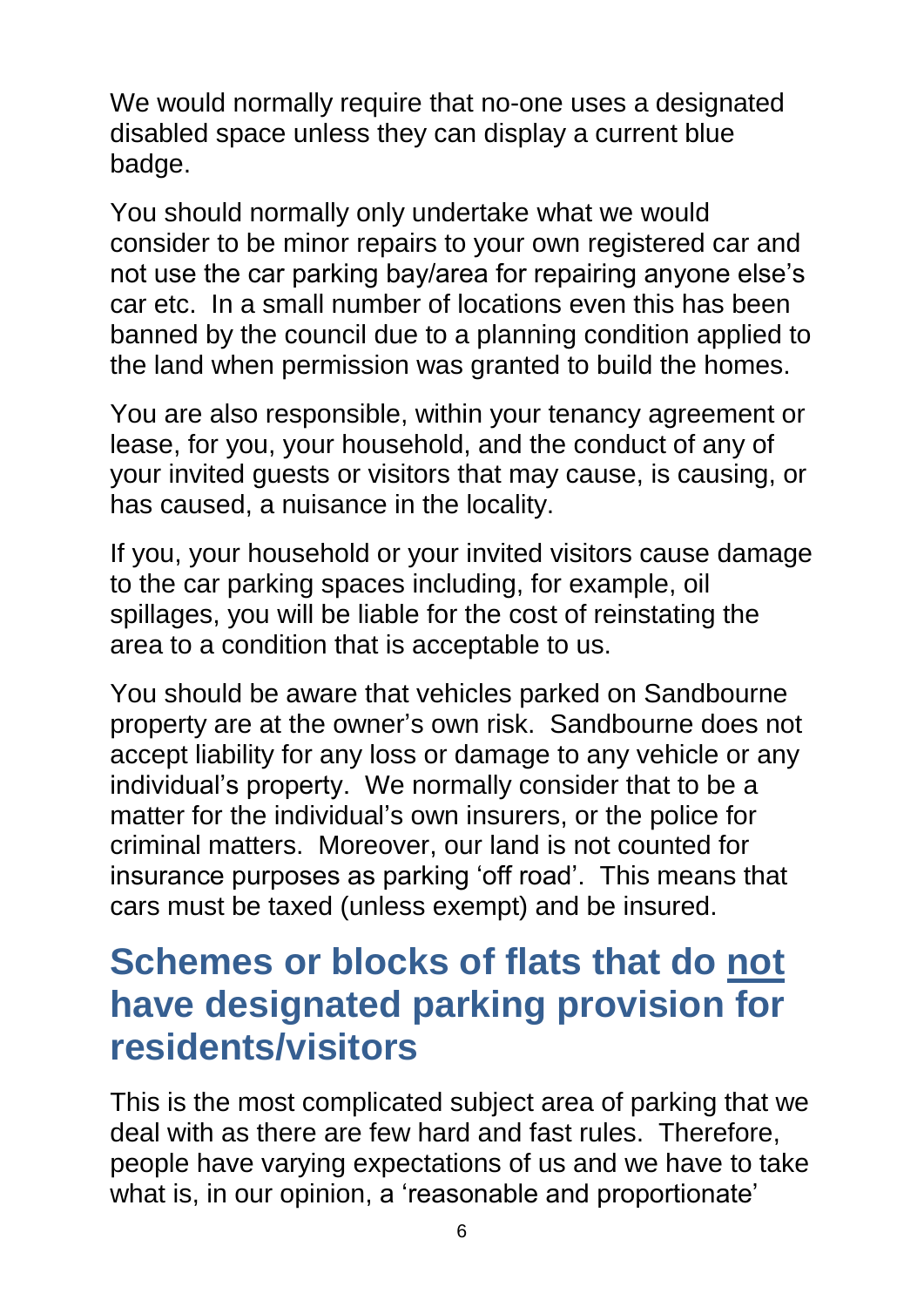approach when dealing with you, your visitors and other visitors to the schemes/sites.

These arrangements (no designated parking) will have been set up as part of the planning permission that was granted by the council at the time the properties were built.

Resident parking is on a 'first come first served' basis as, with ever increasing car ownership, there may be more residents' cars than spaces. This is not something that we have any control over.

You and/or your visitors should:

- only park within the marked bays
- not cause an obstruction to anyone needing to access parking spaces generally or impede access to, from or on the site
- not sit in a motor vehicle, or leave it unattended, with the engine running, particularly with the engine exhaust near doorways or people's windows
- accept that parking spaces are provided, and are normally only to be used, for cars (not commercial vehicles) that are taxed (unless exempt), roadworthy and registered to the tenant or leaseholder of a Sandbourne property on the site.

In addition:

- We would normally require that no-one uses a designated disabled space unless they can display a current blue badge.
- All residents of the scheme are equally able to park on site if general parking is provided by Sandbourne. Just because you normally park somewhere does not make it your space.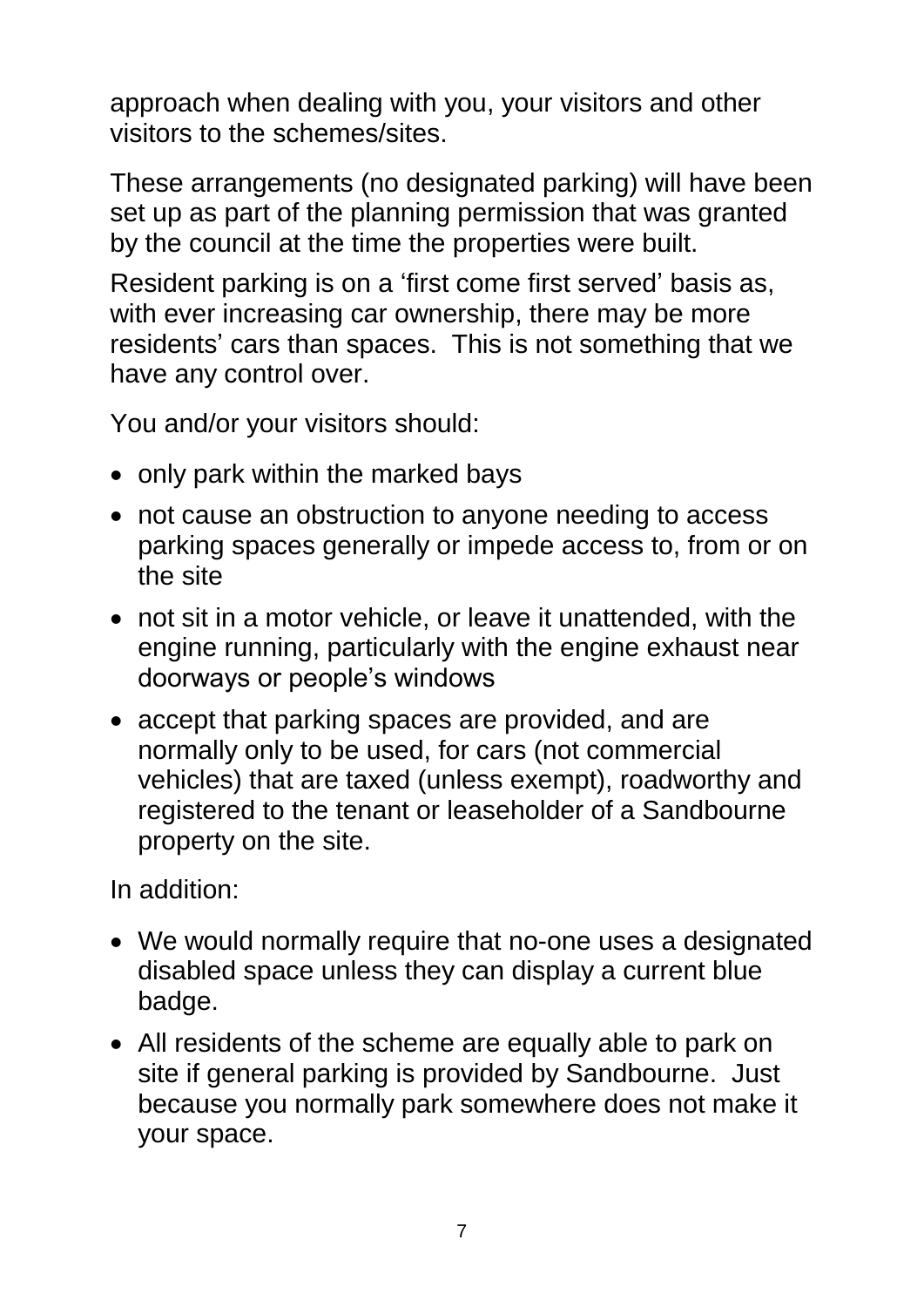- Visitors and Sandbourne staff who expect to be there for more than a few minutes are normally expected to park off site.
- If there is any designated specific visitor parking it is not allocated to individual properties or their visitors, even if that might be a convenient location for someone, to use.
- If there is any specific or designated visitor parking including, for example, medics bays, they are not to be used as a convenient place to park up for a while and/or to be used to go off site, eg for shopping trips.

However, as with everything, there are always exceptions and the following are the types of people residents might reasonably expect to see on site for short periods of time. These are people who are providing a service to Sandbourne's residents and include but not exclusively:

- Any of the emergency services
- Hospital courtesy cars collecting or returning residents
- Doctors
- Home from hospital care teams
- District nurses
- Meal home delivery services
- Removal companies/families/friends moving residents in or out of their home
- People dropping off or collecting residents from their home
- Trades people unloading goods including, for example, carpet fitters, boiler replacement fitters, kitchen/bathroom fitters
- Deliveries including, for example, 'meals on wheels'
- Contractors unloading tools and machinery, for example, gardeners and cleaners, etc
- Taxis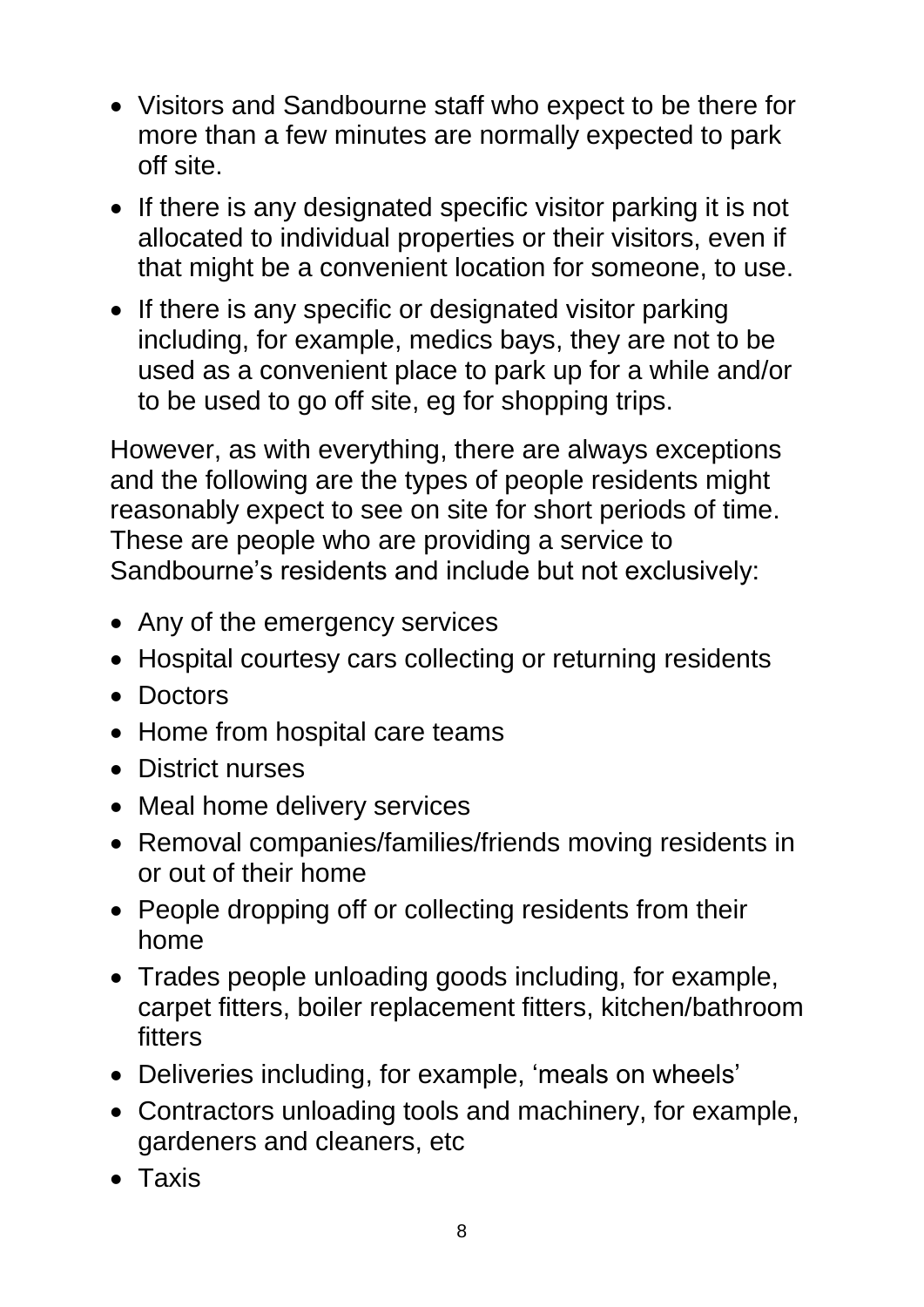- Post office and parcel delivery services
- Car break down services.

We also consider it may be reasonable for our contractors, when they are working, to park on site, the same for deliveries and others eg when someone is moving in or out, or is frail and needs to be collected or dropped off for short periods of time.

You should normally only undertake what we consider to be minor repairs to your own registered car and not use the parking space/area for repairing anyone else's car etc. In a small number of locations even this has been banned by the council due a planning condition applied to the land when permission was granted to build the homes.

You are also responsible within your tenancy agreement or lease for you, your household and the conduct of any of your invited guests or visitors that may cause, is causing, or has caused a nuisance in the locality.

If you, your household or your invited visitors cause damage to the car parking spaces including, for example, oil spillages, you will be liable for the cost of reinstating the area to a condition that is acceptable to us.

You should be aware that vehicles parked on Sandbourne's property are at the owner's own risk. Sandbourne does not accept liability for any loss or damage to any vehicles or individual's property. We normally consider that to be a matter for the vehicle/individual's own insurers or the police for criminal matters. Moreover, our land is not counted for insurance purposes as parking 'off road', which means cars must be taxed (unless exempt) and be insured.